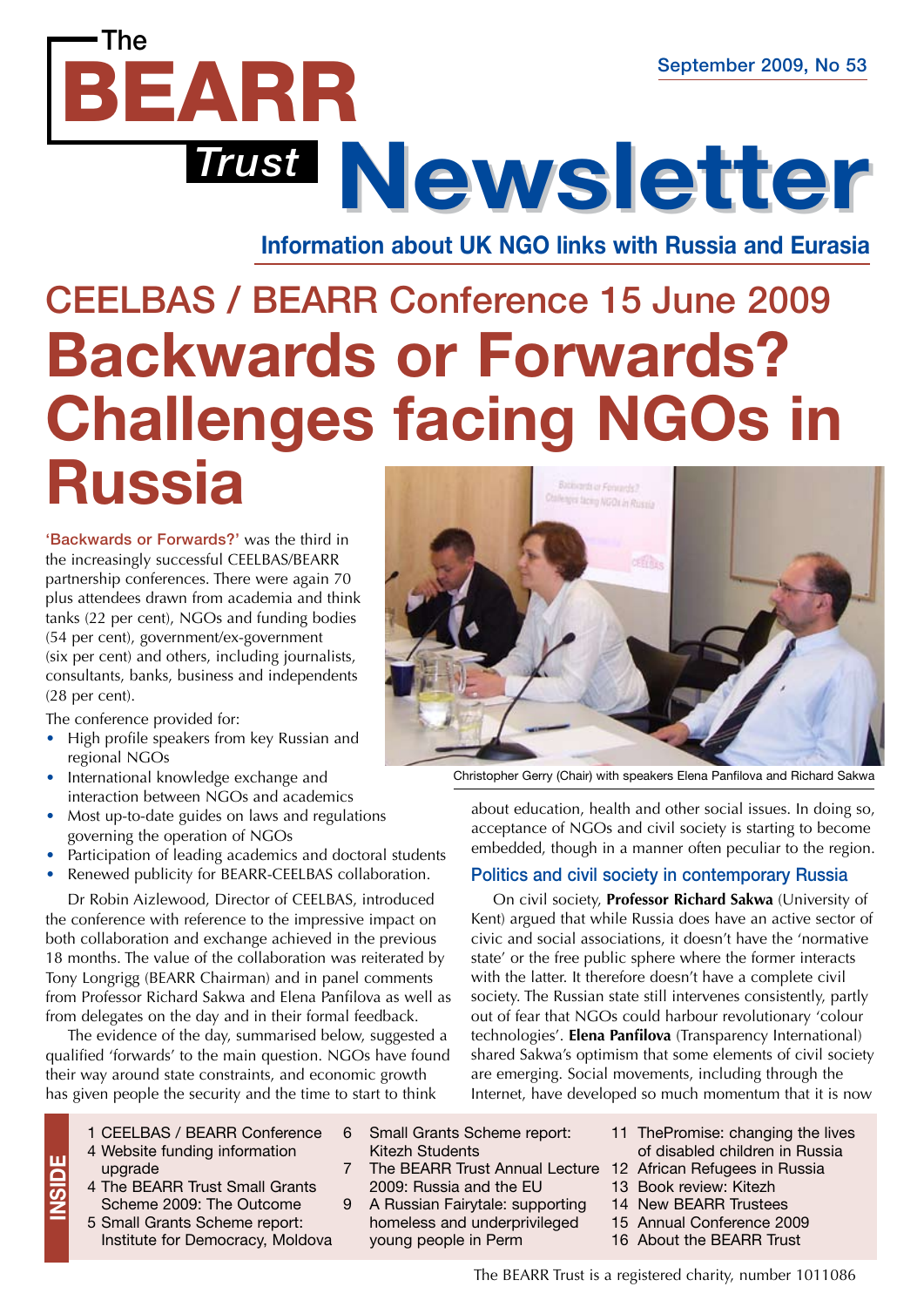#### **CEELBAS / BEARR Conference**

too late for the government to suppress them except through direct violence.

The discussion that followed, involving questions or comments from UCL, INTRAC, Birmingham University, Saferworld, BEARR and ThePromise, focused on the impact of the economic crisis, the role of trade unions, possible approaches to minimising corruption given the institutional environment, and regional issues.

#### Laws, Regulations and Taxes

**Daria Miloslavskaya** (International Centre for Not-for-Profit Law) explained how Russian NGOs are governed by a web of legislation incorporating the general provisions of the Russian Constitution, the Civil Code and the Tax Code, as well as more than 30 further Federal Laws on Not-for-Profit organisations, Charitable Activities and Public Associations. There is specific tax and fiscal legislation, and legislation on foreign funding of NGOs. In practice, however, reporting requirements are less onerous than they appear and, despite inconsistencies in implementation allied with periodic bouts of instability, NGOs are increasingly able to comply with and understand the regulations.

Miloslavskaya detailed the tax treatment of donations and grants and BEARR has subsequently circulated her explanation and a template for tax-exempt 'donation agreements', though a good lawyer remains a strong requirement when drafting such agreements.

A lively discussion involving questions and comments from CAF, UCL, BEARR, Look East Wild Earth, CS Mott Foundation and Lincoln followed, raising a number of points: a well-managed NGO should not need more than two hours (or at most a day) to fill in the reporting forms; Russian organisations can donate to countries in the 'nearabroad', such as Belarus, provided the donation complies



Charlie Buxton (INTRAC) makes a comment



Anna Bailey (UCL) asks a question

with that country's legislation; the term 'Non-Commercial Organisation' is used in Russia rather than 'NGO', but it is recognised that definitions are a problem and it is hoped to address this before legislation is amended; and public opinion on NGOs has become more positive since Medvedev's meetings of the Presidential Council on Civil Society.

#### NGO funding: opportunities and constraints

**Elena Topoleva** (ASI) reported that information on the third sector in Russia has increased since the Higher School of Economics established a government-funded research centre. Their statistics show that 12 per cent of NGOs are purely voluntary and have no funding at all while half of all NGOs have income of less than £10,000. Thirty per cent of NGOs receive funding from the state budget, either from federal funds (six per cent), regional funds (11 per cent) or municipal funds (13 per cent). Although only four per cent of NGOs declare foreign funding, almost 10 per cent receive funding from Russian foundations which may be partly funded by foreign money.

Federal grants consist of Grants of the Public Chamber or 'The President's Grants', which are disseminated through different institutions each year and awarded through competitions. Regional grants are far more variable and depend on local laws. Some have been cut because of the financial crisis, while others might be limited to support for veterans or the disabled. Municipal grants can be quite generous and wide-ranging in big cities such as St Petersburg and Ekaterinburg. Government foundations have been established by various ministries (e.g. Russian Children in Need Fund (under the Ministry of Health and Social Development).

**Olga Alexeeva** (CAF) explained that there are now nearly 100 wealthy private foundations. Major national companies usually have a charity policy, and 80 per cent of such giving is directed to the town where they are based and where they have inherited responsibility for the Soviet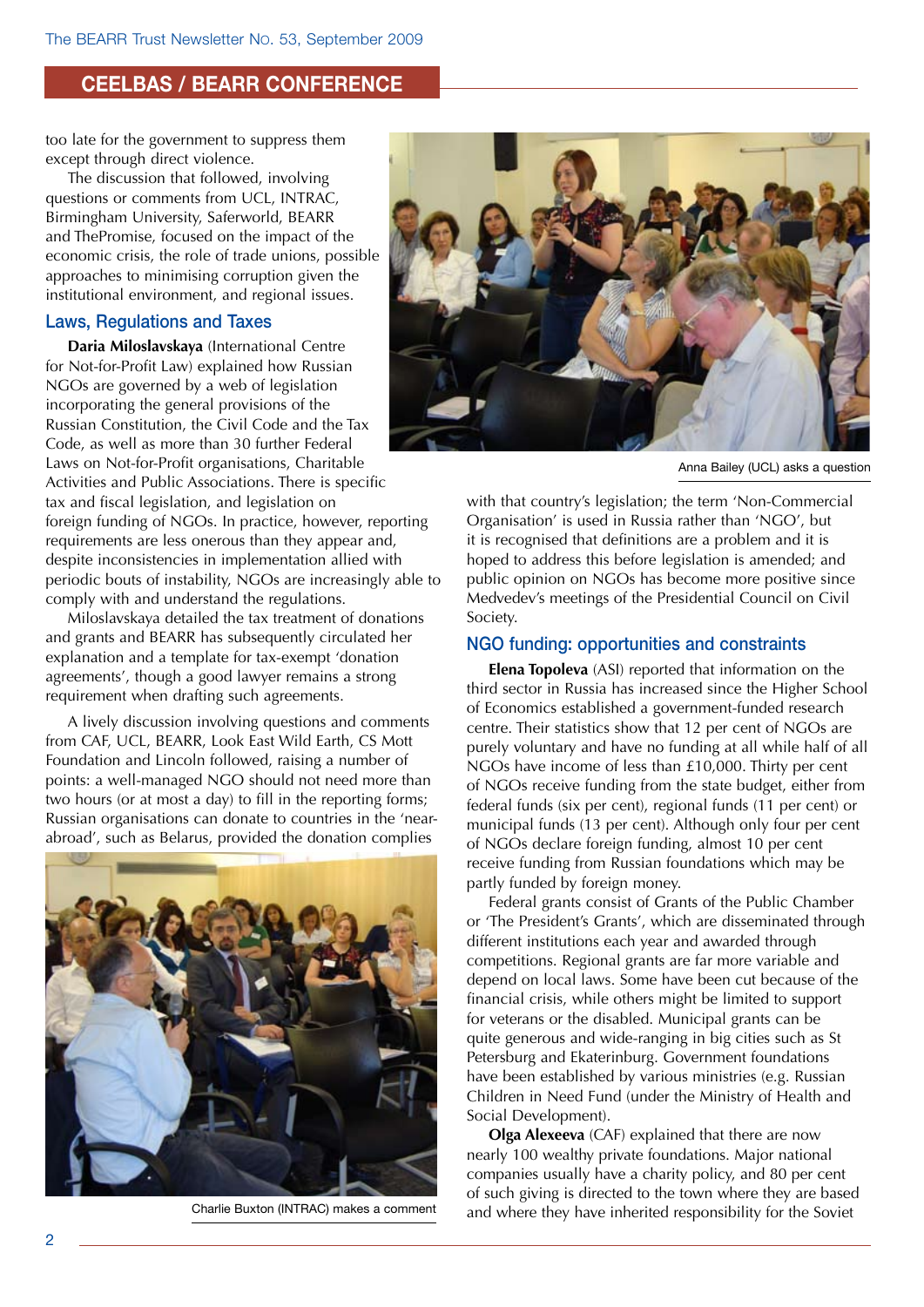#### **CEELBAS / BEARR Conference**

infrastructure, especially in one-industry towns. Local companies are more likely to be privately owned and therefore behave more like individuals, donating to local populist causes. High-net-worth individuals and the middle class also support causes such as children, orphanages, etc. They often by-pass existing NGOs and prefer informal channels, such as friends. The ultra-wealthy are overwhelmingly young (80 per cent aged 30-45), and their philanthropy is a means of presenting and explaining themselves to the outside world. Their giving rarely benefits established NGOs.

**Anna Sevortian** (Centre for the Development of Democracy and Civil Society) outlined four themes in NGOs' current experience of foreign funding: (i) the need to downplay human rights and democracy agendas in projects; (ii) greater competition for funding because better ideas are being generated; (iii) the closure of the Ford Foundation and doubt over whether Open Russia will meet its obligations has created a sense of fire-fighting and made it difficult to plan ahead; (iv) an overall decrease in international funding available.

**Elena Ragozhina** (New Style Magazine) focused on funding from the UK-based Russian diaspora and argued that it is distinct from that of the US and Israel in so far as it is dominated by business people (many of whom have businesses in Russia) and students. Certain ideas persist, even among these groups, namely that the state should provide for the needy and that charities are not trustworthy organisations. Ragozhina believes that this is the right time to educate Russians in the UK and her work involves running annual charity and other networking events.

**Brook Horowitz** (International Business Leaders Forum) reported the work of the IBLF in promoting social development as a function of the company's growth. The Russian corporate sector is most likely to give to promote financial literacy and anti-corruption.

Horowitz thinks that there is some scope for NGOs to interest companies that have 'health' as part of their brand in prevention campaigns, particularly as the Russian government has tended to focus on cures. Alliances could be created with medical or pharmaceutical companies.

Discussion followed questions from CAF, St Gregory's Foundation, Railway Children, INTRAC, BEARR, UCL, ThePromise and CS Mott Foundation. It emerged that BEARR and ASI are starting to publish information on donors and grant-givers on the BEARR website, including those sourced through the UK government. The Russian Donors' Forum also has a database, but many of the listed foundations are private and do not give grants to other NGOs. There was healthy discussion about the role of multinationals and the repeated observation that the Russian public will be more inclined to give money if instant happiness and a miracle are promised.

A full record of the conference is available on The BEARR website at<http://www.bearr.org/node/1705>



The funding panel: Daryl Ann Hardman (Chair), Elena Topoleva, Olga Alexeeva, Anna Sevortian

### **Additional information**

Extensive research on grant-givers was carried out in preparation for the conference by Anna Sevortian and by Maria Olshanskaya of ASI. This material is now available in searchable form in the section on 'Funding Sources' on the BEARR website (www.bearr.org).

Three conference participants used PowerPoint presentations. Their slides can be accessed as follows:

#### Daria Miloslavskaya: Russian Not-for-Profit Legislation

[http://www.bearr.org/en/Miloslavskaya/conf\\_](http://www.bearr.org/en/Miloslavskaya/conf_June_2009/Law) [June\\_2009/Law](http://www.bearr.org/en/Miloslavskaya/conf_June_2009/Law)

Olga Alexeeva: Russian Donors: Opportunities and **Challenges** 

[http://www.bearr.org/en/Alexeeva/conf\\_June\\_2009/](http://www.bearr.org/en/Alexeeva/conf_June_2009/Russian_donors) [Russian\\_donors](http://www.bearr.org/en/Alexeeva/conf_June_2009/Russian_donors)

Elena Topoleva: State Funding for NGOs [http://www.bearr.org/en/Topoleva/conf\\_June\\_2009/](http://www.bearr.org/en/Topoleva/conf_June_2009/State_NGO_Funding) [State\\_NGO\\_Funding](http://www.bearr.org/en/Topoleva/conf_June_2009/State_NGO_Funding)

In addition, Daria Miloslavskaya kindly provided several lengthy background papers: Laws and Other Provisions covering NGOs in Russia

[http://www.bearr.org/en/NGO\\_Laws/June\\_2009](http://www.bearr.org/en/NGO_Laws/June_2009)

NGO Legislation; Changes June 2009 <http://www.bearr.org/en/node/1943>

How to make a Donation in Russia [http://www.bearr.org/en/Russia/donations/June\\_2009](http://www.bearr.org/en/Russia/donations/June_2009)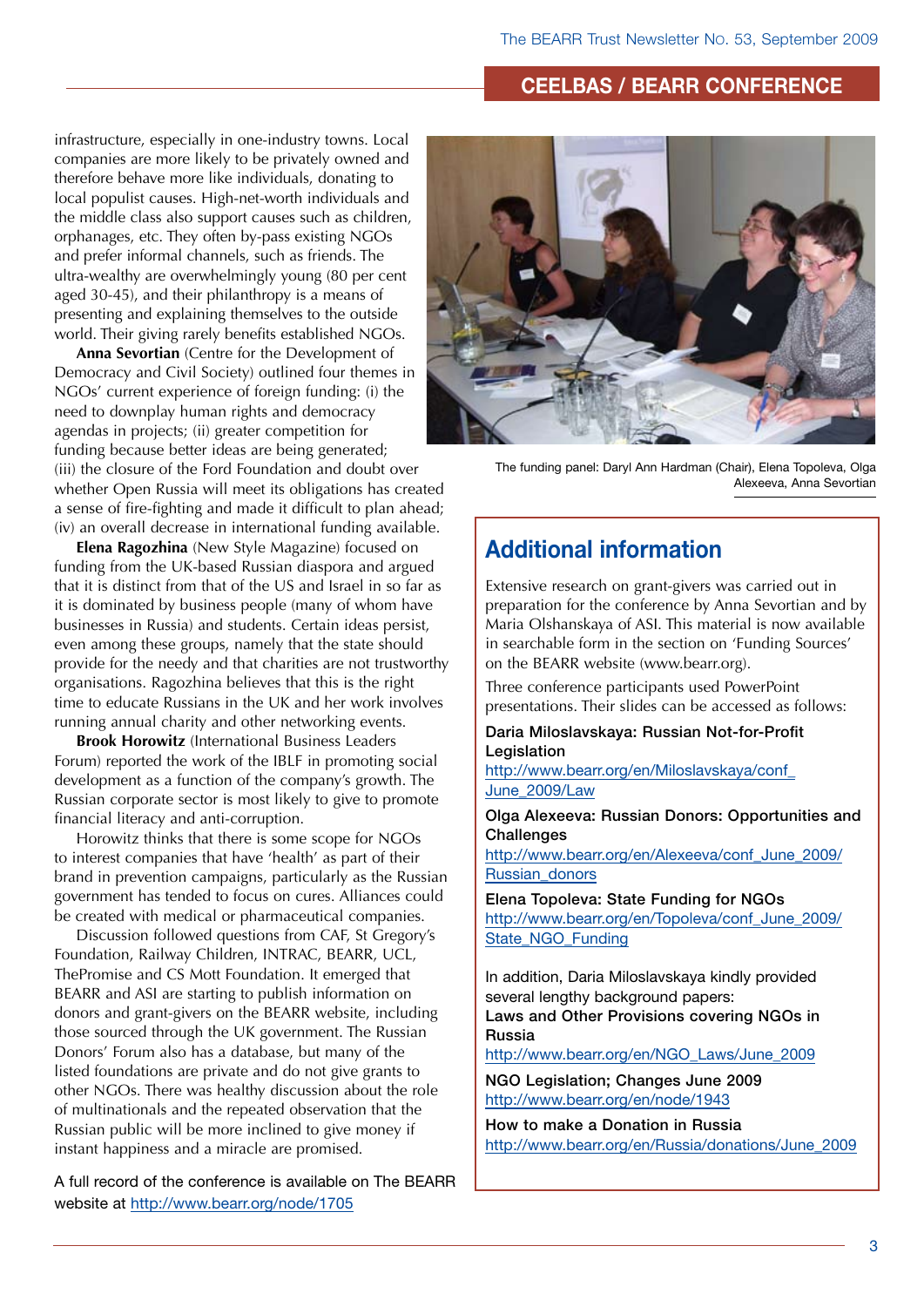#### **small grants scheme**

## The BEARR Trust Small Grants Scheme 2009

**BEARR were impressed by the many excellent** applications received for the 2009 grants and the many and varied organisations active in these areas of work. It was a difficult task assessing and choosing winners from the more than 80 proposals we received. We were sorry not to be able to support more than a small number of projects, but wish all the other applicants good luck with their muchneeded work.

Grants were awarded as follows, under each segment of the scheme:

#### Helping the homeless reintegrate into society

*The Institute of Practice Lawyers, Samara*, for a project bringing together all active NGOs and relevant local authority departments to look at a more comprehensive way of helping ex-offenders, migrant workers, refugees and other marginalised groups in the region to get better support in health, housing and employment.

*Caritas, Moscow*, for the purchase of 100 single-use cameras to be distributed around hostels for the homeless with offers of food in exchange for a completed film. Caritas will organise four exhibitions of the best photos of life on the streets, in an attempt to improve understanding of homeless people and change negative attitudes towards them.

*Kitezh* will also continue to receive its ongoing grant to support students in further education from the Kitezh orphan village.

This segment of the scheme is sponsored by the Moscow office of the law firm Baker Botts.

#### Relieving the distress of human trafficking

*Votum, Odessa, Ukraine*, for developing cooperation between governmental structures and NGOs in Odessa, educating police, other specialists and the public at large in trafficking issues and creating experience exchange groups for dealing with this complex issue. Odessa, being a port, works not only with local women but the many passing through, on their way into or out of the country.

#### Changing attitudes to disability

*ThePromise, Ryazan*, for a final train-the-trainers twoday workshop, and translation of the last five modules into Russian, for their project to introduce Portage (for more information on this practice see page 11), which is now a part of the disabilities curriculum for social work training.

*Hope and Health, Chisinau, Moldova*, for cooking lessons for people with mental disabilities to teach them greater independence in life. These skills will also assist by freeing their carers from some domestic duties so that they can go to work.

*New Life, Konotop, Ukraine*, for seminars as part of a public awareness campaign centred on the talents and contribution of disabled people to society. By training volunteers to seek out individual stories and make five video films looking at their achievements, they aim to reduce the stigma of disability and further a more positive public attitude towards disability.

This last segment of the scheme is sponsored by Q'straint, manufacturers of seatbelts for wheelchair-users.

## Major upgrade to information on grants on BEARR website



BEARR has been aware for some time of the weaknesses in the Funding Sources section of the website. This has now been tackled, and users should find a much improved database.

In preparation for the June conference, BEARR commissioned two major pieces of research: from Anna Sevortian on international and foreign national sources of funding for NGOs in Russia and other FSU countries, and from ASI (Maria Olshanskaya) on funding from Russian sources and from international organisations with an office in Russia.

While it is impossible to cover every grant from every source, given their number and complexity, the site should now cover all major donors whose grants are available for projects in the field of health and welfare in our region.

As part of BEARR's regular contract with ASI, the Funding Sources section of the website will be monitored on a regular basis and the information updated and supplemented as necessary.

If you know of any major funding sources which are not covered on the site, please let us know at info@ bearr.org.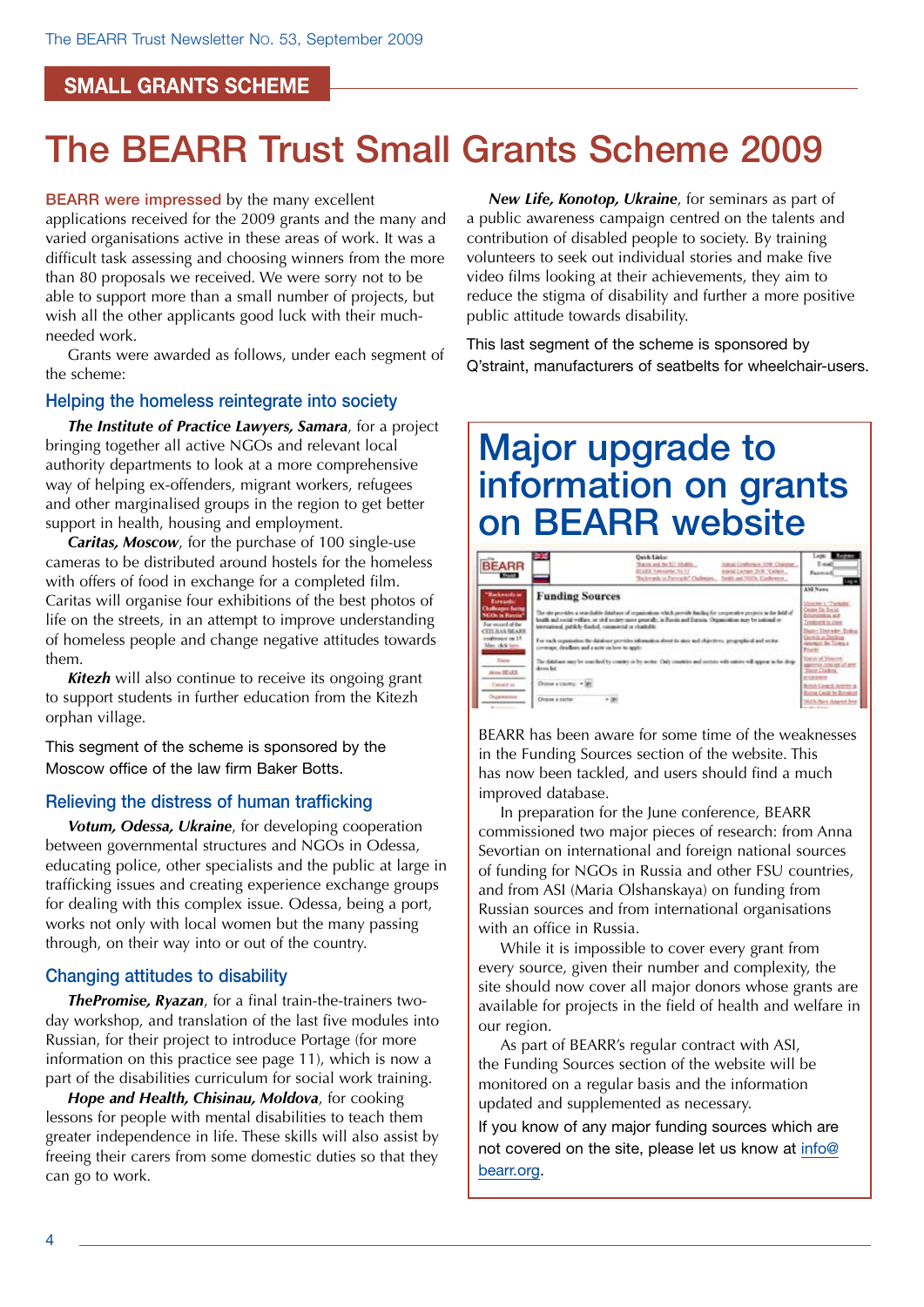#### **small grants scheme**

# The BEARR Trust Small Grants Scheme 2008: **Institute for Democracy, Comrat, Moldova**

The Institute for Democracy was awarded a grant for the project 'Increasing the Role of the Police and Civil Society in Fighting Trafficking in Women and Girls'.

The project has involved:

- A round table on 'International Legislation and Methods of Fighting Trafficking in Women' for professors at Comrat State University. This covered legal definitions, methods of recruitment, the relevant UN and Council of Europe Conventions and OSCE Action Plan. Participants were most interested in the material presented. Prof Sosna commented: 'The round table was very useful for me personally. I am going to use the knowledge obtained in my future lectures.' He thanked the Institute for Democracy and The BEARR Trust for the interesting and useful project.
- Four seminars on 'Increasing the Role of the Police in Preventing and Fighting Trafficking in Women' for 87 law students at Comrat University. These covered, in addition: the role of education, commercial or non-commercial

sexual exploitation, slavery or similar, forced use in armed conflict or crime, removal of tissues for transplantation, rape for reproductive purposes, and illegal adoption for purposes of exploitation.

- Two seminars entitled 'They are Victims: Urgent Psychological Help to Victims of Trafficking' for 39 police officers from the Gagausia region. Participants were chosen in cooperation with the Administration of Home Affairs of Gagausia. Priority was given to officers directly engaged in the struggle against trafficking in Gagausia. The seminars helped them understand that victims are not themselves guilty.
- Two seminars on 'Preventing and Fighting Trafficking in Women' for 42 police officers from Gagausia. These were devoted to the role of the police in suppressing trafficking: legal definitions, the importance and methods of identifying victims, recruitment methods, border crossing, transport arrangements, and the range of trafficking activities outlined above.



Institute for Democracy seminar in progress

*by Tatiana Sergeeva, Institute for Democracy*



An education campaign involving the distribution of 20,000 leaflets quoting national laws on women's rights and responsibility for trafficking in women.

The aims of the project have been met. Moldova is a supplier of 'live goods', but also a transit country, and needs a comprehensive policy to deal with it all. In running our events, we are obtaining experience and skills; we are becoming an important mechanism for the state and society in the fight against this vice. Our activities have improved society's access to information on trafficking and methods of ending it, and have led to cooperation and partnership among various social forces and interested parties, including the organs of state power, law enforcement agencies, non-governmental organisations, international organisations, and the mass media.

Activities under the project have been announced and described in the mass media in Moldova, on Gagausia TeleRadio, in the magazine 'Law and Life', and in the newspaper 'Peak Hour' and others.

#### **Contact**

Tatiana Sergeeva Institute for Democracy, Moldova [id.moldova@gmail.com](mailto:id.moldova@gmail.com)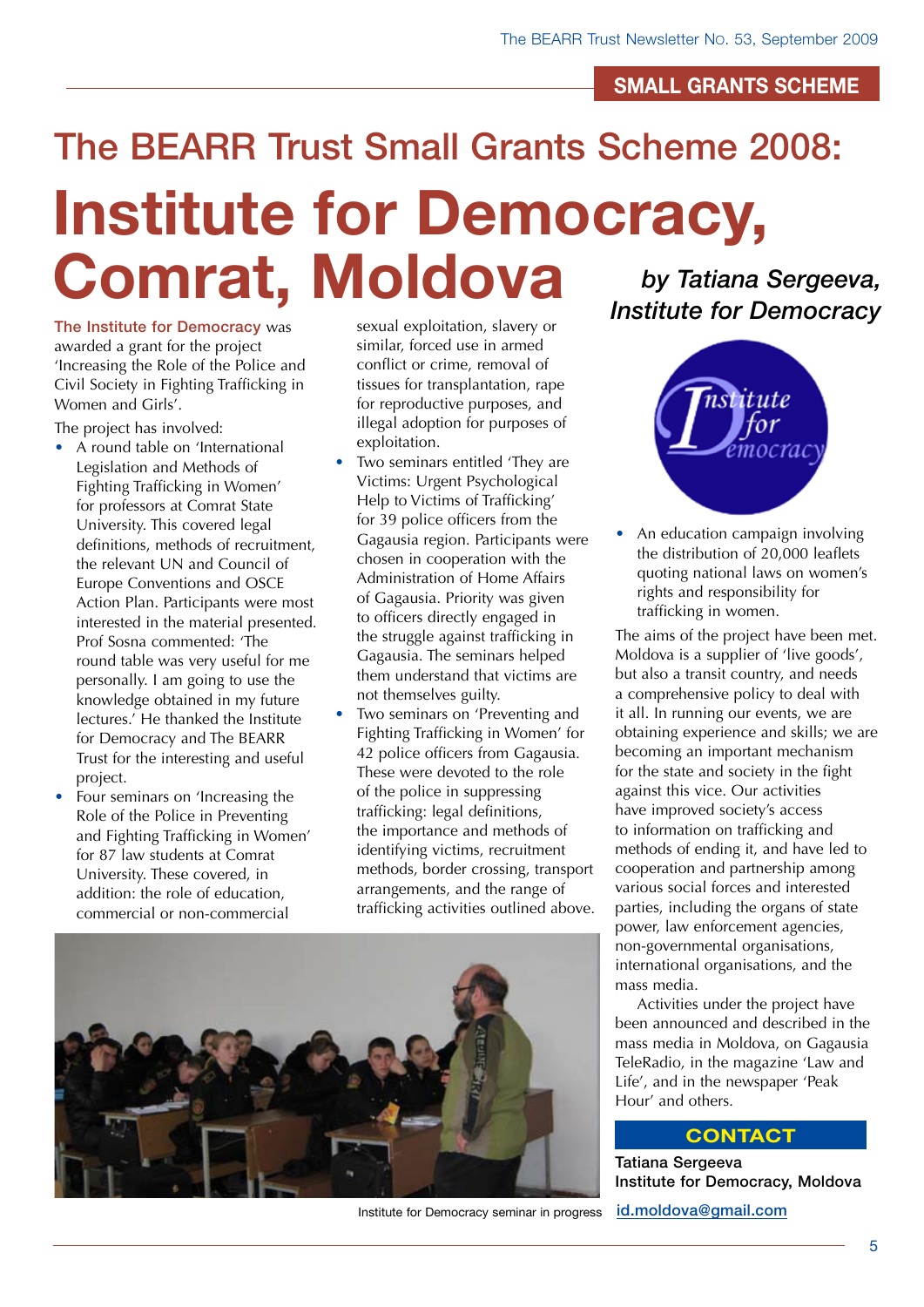#### **small grants scheme**

# The BEARR Trust Small Grants Scheme 2008: **Kitezh Students Report**

In 2008-2009 The Bearr Trust grant from Baker Botts, Moscow, supported two students from Kitezh Children's Community in their studies at university in Moscow.

Although the foster parents are only legally responsible for their children until they turn 18, Kitezh parents are committed to supporting their higher education to prepare them to become responsible, effective adults. The grant pays for the rent of a 2-roomed flat in Moscow, the students' university fees and books, transport from Moscow to Kitezh and a modest living allowance. In September 2009 two more Kitezh students will attend university in Moscow and one in Kaluga. Roman Azamatov and Evgeny Sinko will also be supported by the Baker Botts grant.

#### **Vasily**

Vasily Burdin is 19. He came to Kitezh when he was nine, from an orphanage in Kaluga. Vasily has completed his second year at Moscow Academy of Economics and Law and he has three more years to complete his degree. He did very well in all his exams this year. His main subjects are Civil Law, Criminal Law, International Law, English, Physical Culture, and History of Law.



Vasily (left) with two younger boys at Kitezh

During his work experience at Baker Botts, Vasily gained experience of contract law, which interests him more than criminal law. While others are studying the theory, he has had practice, so he knows what it is about. He also spent 10 days at Nogatinsky regional court, where he witnessed criminal trials from theft to drugs and murder. He said it was hard to watch, and also quite boring because in movies the trials are like performances, but in reality the judge decided everything and Vasily just saw people going to jail. He wants to be in a legal business where everything depends on his work and effort, and where more imagination and communication with people is needed.

Vasily has a good internet connection that he pays for from his living allowance. Often he reads political articles, especially on Russian politics and the economic situation. .<br>He watches BBC or CNN news, although sometimes he doesn't believe the foreign news broadcasts. Very often he composes music, and broadcasts his songs on the internet. During the holidays he returns to Kitezh and takes part as an adult in the working life there.

#### **Valentina**

Valentina (Valya) has completed her third year in the philological department of the Russian State University for Humanities. She passed four out of five exams with distinction, and one with excellent. She also got a distinction for her final coursework. Her tutor is very encouraging about her work, and judges that she has great potential. She also works as an assistant in the Russian-American department of the university on the organizational side and helps to run conferences. Being fluent in English, she also plays a key role in coordination between foreign guests and the Russian side.

Valya has made many friends. Her best friend at university has visited

Kitezh every summer since Valya first took her there three years ago. One of Valya's main hobbies is role-playing games, especially historical ones. This helps her to meet people with similar interests, in addition to her university friends. Valya also has friends who are musicians, so she often goes to concerts. She has carried on with 'poi' with great enthusiasm and success and has decided to join singing classes in September. She also bought rollerblades and whizzes around Moscow on them!

Valya comes back to Kitezh every holiday, and sustains very close links

with everyone there, adults and children alike. She helps with the winter and summer camps, and organises role-play games with the adults.



She sometimes teaches the children Russian language and literature.

Ecologia Youth Trust is very grateful to The BEARR Trust and Baker Botts for providing the means to support these young people to realise their potential.

#### **Contact**

Liza Hollingshead Ecologia Youth Trust The Park, Forres Morayshire IV36 3TD Scotland Tel/Fax: +44 (0)1309 690995 [info@ecologia.org.uk](mailto:info@ecologia.org.uk) [www.ecologia.org.uk](http://www.ecologia.org.uk)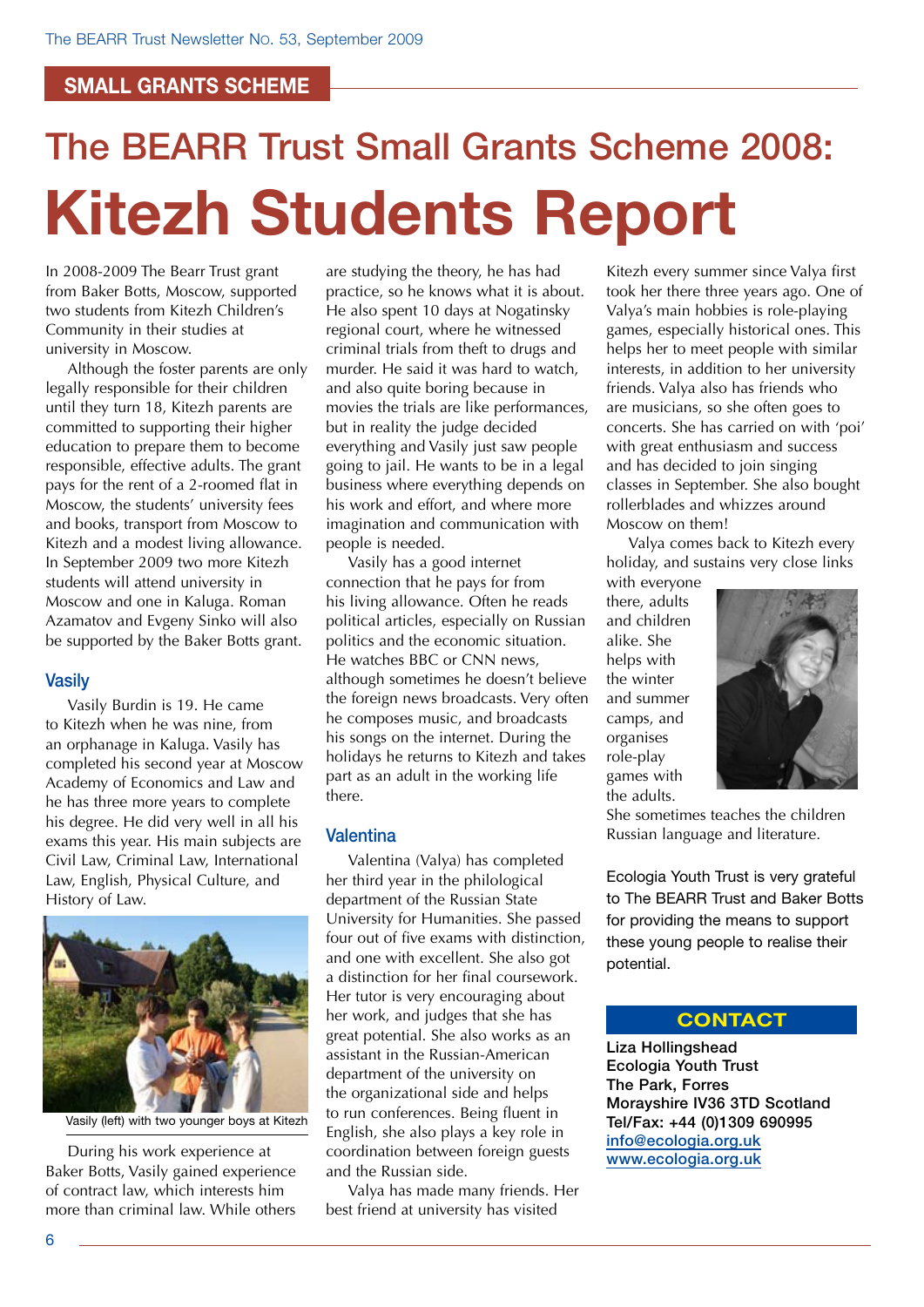#### **annual lecture 2009**

## The BEARR Trust Annual Lecture 2009 Russia and the EU: Muddle and Missed Opportunities *by Nicola Ramsden, BEARR Trustee*

The BEARR Trust Annual Lecture was held on 27 April, kindly hosted once again by the European Bank for Reconstruction and Development. The BEARR Trust is most grateful to EBRD for its consistent interest and support.

The lecture was given by the distinguished journalist and regional expert **Quentin Peel**, International Affairs Editor of the Financial Times and the paper's former chief correspondent in Moscow. He dedicated his lecture to the memory of Jill Braithwaite, a founder of The BEARR Trust.

Quentin Peel described the relationship between Russia and the EU as like an arranged marriage from hell. 'Condemned to live together', in the words of Lilia Shevtsova of the Carnegie Foundation, the dysfunctional relationship of these neighbours is not just a case of muddle and missed opportunities, but also of profound mutual misunderstanding. 'Why don't we understand each other better?' asked Peel. 'Where did we go wrong? And how can we try to make the relationship work better?'

Peel set his analysis of these questions against the background of the recent economic and financial crisis, which has, perhaps unexpectedly, made Russia's emerging form of authoritarian state capitalism look a less sure alternative to liberal market capitalism. We tend to pay

most attention to Russia's relationship with the US, as does Russia itself, reflecting some nostalgia for its former super-power status. But it is Russia's relationship with the EU that matters most for the future. While Russian–NATO relations naturally matter because of security, Russian–EU relations go wider. As Russia transforms and the EU enlarges, the two areas are increasingly connected through trade, migration, communications, the environment, culture, energy and

technology. Each side knows that the other is an essential partner, and yet both have failed to engage.

The prospects looked better a few years ago. For a time, back in 2000, it seemed that Putin recognised that, for a post-Soviet, no-longer-super-power Russia, relations with Europe would be key. From his pre-election hosting of Tony Blair at the opera, to his address in German to the Bundestag, it had looked as though Putin was about to seize a fantastic opportunity to change Russia's geopolitical orientation and let it become a European country. For their

part, Tony Blair tactfully skirted round Putin's re-launching of the Chechen war, and the Bundestag showed no public objection to the origins of Putin's fluent German – his time working for the KGB in Dresden. But the harmonious beginning was deceptive, and the relationship has since become bogged down in mutual frustration.

Russia and the EU countries have much in common, including facing the economic problems caused by an ageing population and shrinking workforce. Their trade interdependence is significant, but the fact that the EU is the less dependent partner is perhaps the first source of irritation in the relationship. The EU takes more than half of Russia's exports (mainly of oil, gas and raw materials), but Russia only accounts for less than 10 per cent of EU exports – it is the EU's third most important market, but a long way behind the US and China. Peel also threw light on the commonly held belief that the EU is highly dependent on Russia for its energy supplies. The dependence is greater in the new member states, whereas the older states, especially Germany and Italy, have been diversifying their energy sources for some time. Peel considered the idea that Russia could switch supplies to China absurd, given the amount needed to be invested in supply infrastructure.

Russia's relationship with the EU goes far beyond economics: the cultural ties between the areas are stronger than often perceived. According to Dmitri Trenin, Russians feel more at home, culturally, in Europe than anywhere else in the world. Far from striking up Eastern alliances to play off the West, Russia sees itself as a bulwark against Eastern barbarianism – the historic bastion of 'Europe's ancient Eastern (Orthodox) tradition', as Trenin puts it. So Russia

has sought an exclusive status in its negotiations with the EU, wanting the right to participate in EU decision-making without being an EU member. The fact that Russia might be treated merely as a partner comparable to India or Egypt leads it to feel under-appreciated and misunderstood.

*Russia's relationship with the EU goes far beyond economics: the cultural ties between the areas are stronger than often perceived.*

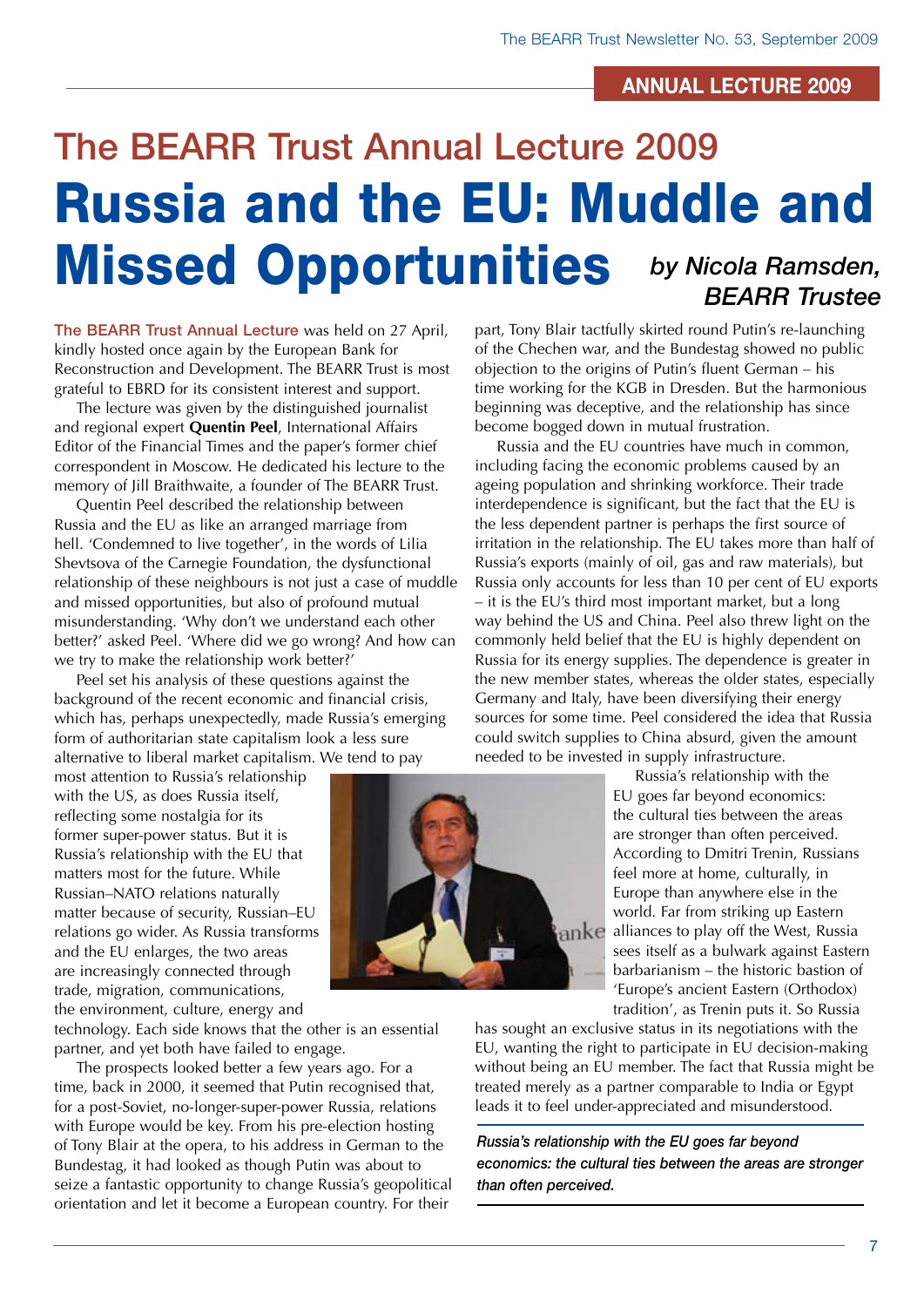#### **annual lecture 2009**

Russia itself does not understand, nor particularly like, the EU. Only 30 government officials follow EU matters. Peel described the paradox of Russia reasserting a national identity and sovereignty after years of being submerged in the Soviet Union, while the EU pursues the opposite course of blurring national boundaries. But the current EU President, Vaclav Klaus, is a euro-sceptic. Peel suspected that when he and Putin met at the EU-Russia summit in Tatarstan in June, they might find unexpected common ground in their view of the EU as a potential re-creation of the Soviet Union.

How well does the EU know Russia? Unfortunately the EU states that know Russia best are the new members from the Baltic republics, and Bulgaria. Their default position is suspicion and hostility. Otherwise, the EU's understanding of Russia is informed by misconceptions. According to the Estonian MEP Tunne Kelam, who is a member of the EU-Russia Parliamentary Cooperation Committee, one mistake is to hide behind Churchill's 'riddle wrapped in a mystery inside an enigma' description of Russia. The other is to indulge in naïve optimism about Moscow's understanding of democracy and the rule of law. Churchill's aphorism is often misrepresented, and anyway, according to Kelam, there is no mystery at all about Russia's pursuit of its national – or even imperial – interests. Europe should recognise Russia's self-interest, and counter-balance it by agreeing on its own interests.

This is something that the EU is rather bad at doing, giving Russia the opportunity to divide and rule. (It is already obvious that Russia prefers to deal only with the bigger states: France, Germany, and Italy.) However, this will not work as a long-term strategy since a fundamental European solidarity tends to emerge in the face of Russian misbehaviour, be it strong-arming Estonia, blocking Polish meat exports, or cutting off gas supplied through Ukraine to countries such as Bulgaria and Slovakia. What Russia does not grasp about the EU is that its member states have been drawn together through the magnetic attraction of finance and shared values. Russia is more familiar with the politics of size and the use of muscle-power on smaller neighbours.

And here is the next problem: competition for influence in Russia's 'near-abroad'. In Ukraine, for example, a majority would like to join the EU (not necessarily NATO however). The EU itself is not certain about this, while Russia does not regard the 'Little Russians' of Ukraine as constituting a valid independent country at all. The 'nearabroad' has been the source of most of the divisive issues that have soured Russian-EU relations since the promising start in 2000.

*Russia did not perceive the 1999 war in Kosovo as a humanitarian exercise ... but as the old enemy flexing its muscles nearby, without taking account of Russia's concerns.*

*Last year's conflict in Georgia over the self-determination of South Ossetia and Abkhazia finally made it clear that Russian – EU relations are becoming a dialogue of the deaf.*

The war in Kosovo in 1999, although not in Russia's immediate backyard, and involving NATO rather than the EU, was not perceived by Russia as a humanitarian exercise. Rather, it was seen as the old enemy flexing its muscles nearby, without taking account of Russia's concerns. An even greater shock to Russia was the Orange Revolution in Ukraine in 2004. European pressure to re-run the elections was felt by Russia to be an EU intervention in the former republic regarded as least deserving of independence. While the recently enlarged EU eventually coalesced to support democratic values, Putin saw a direct threat to his power. It was then only a short step to using energy supplies as a political tool to reassert Russia's power – an easy move in Belarus, but the alarm bells rang when Russia turned off the gas tap to Ukraine in 2006. Russia still protests about Ukrainian corruption, but EU demands for more transparency and competition in the gas trade would expose both sides, given the murkiness that bolsters Gazprom's finances and power in Moscow as well as in Kiev.

Last year's conflict in Georgia over the selfdetermination of South Ossetia and Abkhazia finally made it clear that Russian–EU relations are becoming a dialogue of the deaf. A setback to the European assumption that economic growth and prosperity bring peace and stability to a region, the events also showed that Russia still assumes an imperial right to dictate affairs in its neighbourhood, even where that neighbourhood is now Europe's too.

As Russia adopts a more aggressively nationalistic tone, including blaming the financial crisis on 'foreigners', what can be done to improve relations with the EU? Peel was clear that the 'near-abroad' is the most important area to address. This is our common neighbourhood, and the highest priority must be to make those countries prosperous and secure. It must be made clear that the presence of a Russian minority is not an excuse for intervention. It is important that the EU develops a clear legal framework, defining the boundaries within which the EU and Russia pursue partnerships.

Like many speakers at BEARR's lectures and conferences, Peel believes that the way forward lies in practical cooperation. Energy is one obvious area; global warming is another. There are common demographic problems to address, and EU expertise in dealing with AIDS and epidemics might be helpful. Progress has already been made in education and science, with Russia participating in EU research programmes and in the Bologna university exchange scheme. But the visa regime is still too restrictive against Russians – we should err on the side of generosity. Russia and the EU may have a prickly and mutually uncomprehending relationship at present, but it is an essential relationship that cannot be ignored.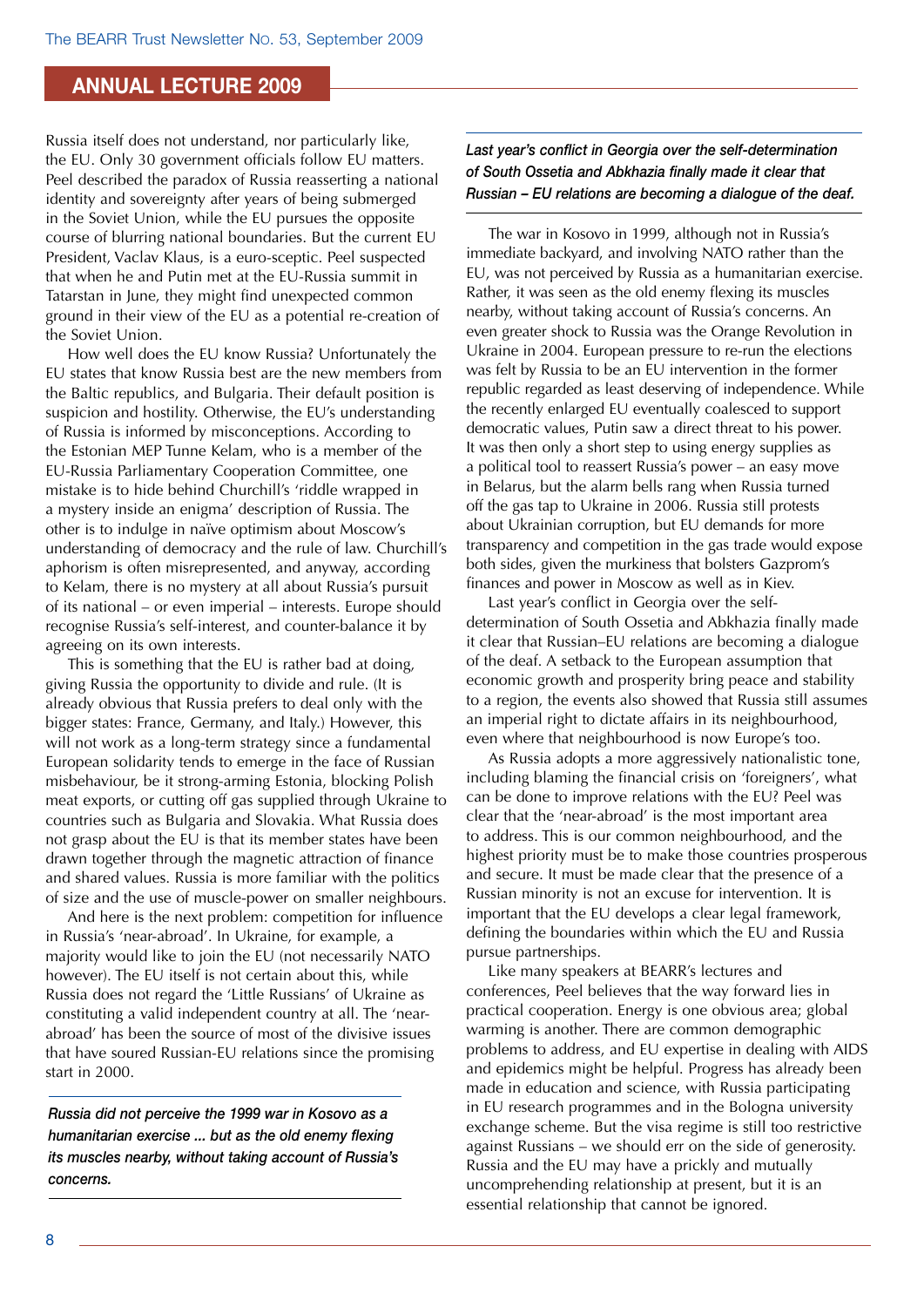#### **homeless youth**



In 2006 I ventured out to Perm to volunteer for Love's Bridge, a charity supporting homeless and underprivileged children and young people, co-managed by my sister and brother-in-law Hannah-Louise and Hamish Heald. At the outset it was difficult to see that Perm had much of a problem. Apart from the typical poverty you would expect around a Russian city – the aged wooden buildings and crumbling soviet apartment blocks – it wasn't obvious that there were any street children at all. However, once I had spent some time in the charity's day centre, which gives underprivileged children and homeless young people a place to come and learn new skills, wash, eat and seek medical advice, I began to realise the seriousness of the problem and the impact Russia's recent history has had on the lives of these unfortunate young people.

Most of the children were very open and honest about their way of life and I knew it would make an interesting film project. I decided that I could do something to help them tell their stories and also help Love's Bridge by making a promotional film for the charity. I had just graduated from Bournemouth Media School, and for me, a promotional film was a good first step into making a professional short documentary. Six months later I managed to raise enough money to return to Perm with cinematographer Nicolas Doldinger. We spent three

weeks filming in February 2007, highlighting the situation during the winter months. The shoot was a great success and the completed DVD has since brought a lot of attention to the subject, both in Perm and in the UK. We have been mentioned in numerous Russian and English language newspapers and held many fundraising events for Love's Bridge. It has also inspired new volunteers to go out to Perm to help.

Shortly after completing this film, Nicolas and I set up CNCreatives, a non-profit media production company with the mission to create promotional films for small charities doing important work around the world, in a sense creating a kind of social

advertising company. Documentary has an amazing power to inspire audiences and to create social change. We believe that by making low-cost promotional films we will in turn have access to the individual stories and experiences that could then be adapted into a documentary film suitable for broadcast – giving valuable airtime to important causes. In 2008 we used this model to take our Love's Bridge film project one step further and produce an hour-long documentary that would be suitable for broadcast, and this project is called *A Russian Fairytale*.

The film is told through the eyes of four characters between the ages of 19 and 22, who have spent much of



Filming Kolya as he prepares to inject himself with heroin.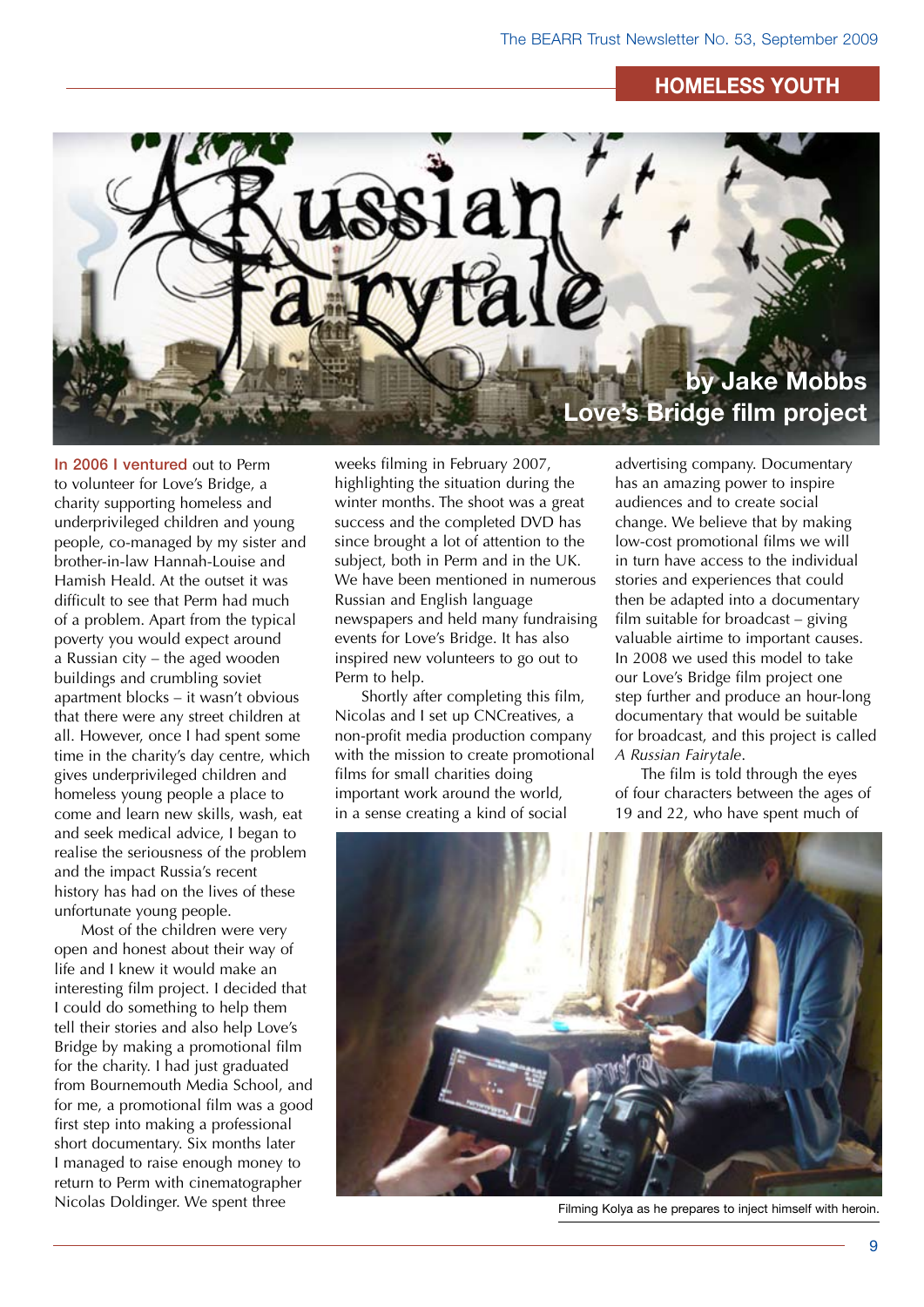#### **homeless youth**

their lives living together on the streets of Perm. They are all trying to fulfil the promise they've made themselves to leave the streets behind and make something of their lives. However, this is not as easy as it sounds. With a history of freedom, lack of education and official identity and addiction to drugs and other substances, the odds are stacked against them. Some describe their life on the streets as romantic and like a fairytale, but they are all too aware of the dangers, hopelessness, ill health, violence and death that haunt their existence. Through their personal stories we learn how they escaped the turmoil that was affecting many families in the turbulent 1990s and found they could lead a life by their own rules, sleeping where they found shelter, freedom to use drugs and not having to worry about school, work or abuse at home.

It has been a difficult and challenging project especially as we are working in such a volatile environment with unpredictable characters. The language barrier at times was extremely difficult, and we were lucky to have volunteer translators around 90 per cent of the time. Also, as this is our first film for broadcast, we lacked financial support from a broadcaster and so it has needed to be self-funded from the beginning. We've relied on individual donations as well as sponsors and investors to help fund our production, and without that help it wouldn't be possible. If you are able to help us, your individual generosity can make a significant contribution to helping us to complete this important film. Our website is www.arussianfairytale. com – you can see clips from the film and also contact us with questions or comments. We would be very happy to hear from you, and add you to our mailing list.

#### **Contact**

Jake Mobbs Director/Producer ( +44 (0)7866 496461 jmobbs@gmail.com [www.arussianfairytale.com](http://www.arussianfairytale.com)



Kolya helping us with equipment whilst interviewing Irina outside one of the abandoned buildings the teenagers find to live in.



Sasha drinking water from a jam jar in a basement.

### **Ksusha's story**

Ksusha has been running away from home since the age of seven. Her mother was murdered when Ksusha was just a small child, and poor relations

with her stepmother resulted in her abandonment by her father and ultimately running away from home.

She has spent most of her life on the streets and has already spent time in prison. Now 22, she is trying to beat her addictions, get a legitimate job and get off the streets for good.



Ksusha hiding her bag of glue on the streets.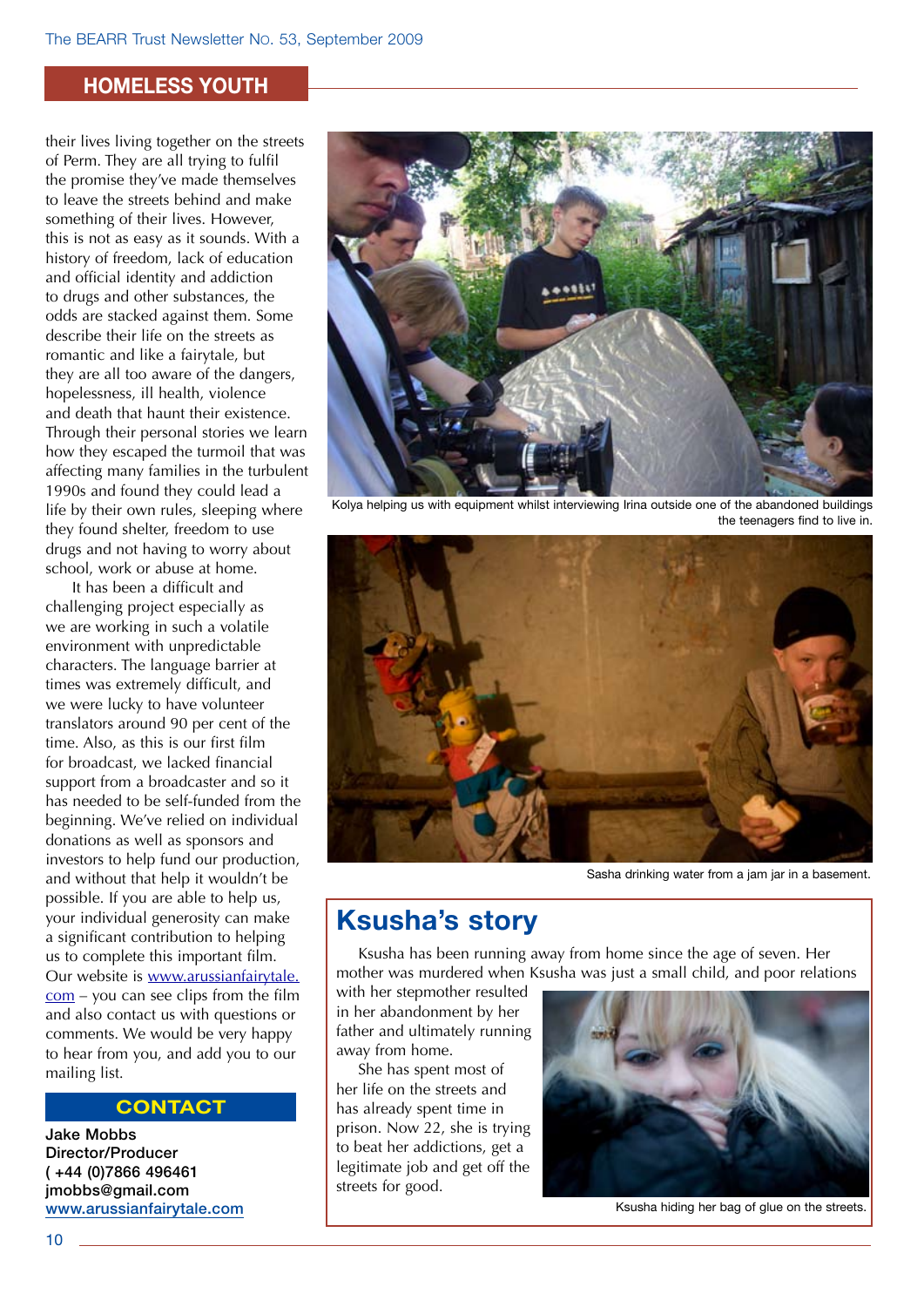#### **disabled children**

# *ThePromise***: changing the lives of disabled children in Russia**

Portage – central to the work of ThePromise, a UK registered NGO – is an early intervention model designed to support the progress of pre-school children presenting delays in their overall development. First introduced in Portage, a town in Wisconsin, USA, in the 1970s the home visiting model is now used throughout the world. In the UK alone, there are 140 registered Portage services.

The aim of Portage is to support young children's overall development: their play, communication and social relationships, encouraging them to participate in the day-to-day life of their peers. Having established starting points – things the child can do now – parents and carers and their Portage worker identify what the child needs to do next to build on progress so far. Drawing on familiar games and routines of childhood, Portage uses a precision teaching approach to design a series of games and activities for the child to practise with the parent and carer each day. Each activity takes the child a tiny step towards a new developmental skill, for example:

- to give eye contact to the parent/ carer during a nursery song
- to imitate a gesture such as waving 'bye bye'
- to draw a circle.

In November 2002, Sarah Settelen, the founder of ThePromise, was invited to introduce Portage into the Ryazan Baby Home by its director, Tatiana Alexandrovna Gross. After a successful pilot project, developed by ThePromise in collaboration with Mollie White, a member of the evaluation team who introduced Portage into the UK in the 1970s, Portage was provided for all the children with developmental

delays in the Baby Home. Follow-up training and quality control, built into the original pilot, is a strong feature of delivery and development. In 2006, Portage was introduced to an orphanage in Yelatma, a village 160 km from Ryazan, which is home to older children with profound disabilities. ThePromise now provides Portage to 70 children in state-run orphanages in the Ryazan Oblast.

From the beginning of ThePromise's work, families and other organisations in Ryazan were involved in the monitoring processes involved in the Portage model. They acted as stakeholders, informing and involving interested parties in the Portage project taking place at the Baby Home and contributing to decisions on further development. Their role was central to the decision to set up a community project to support families caring for their children with special needs in the home. ThePromise was able to collaborate with local NGOs – Our Children, Rostock, the All Russian Society for People with Disabilities and the Rehabilitation Centre for Children with Cerebral Palsy – to identify families who might benefit from Portage. In addition, the Psychology Department of Ryazan State University was increasingly interested in Portage both through their attendance at the 2005 Portage Workshop and participation in the

### *by Wendy Tabuteau*



Nina and George enjoying a book together. George joined the community Portage programme in November 2008 and has made significant progress with his language skills.

Portage Review Group. This led to an agreement by the University to put forward psychology and 'defectology' (special educational needs) students as volunteer community Portage workers and to allow the hours spent doing Portage to count towards the students' course work.

In May 2006 the community Portage service began with a Senior Portage Worker (Nina Davydova) and four volunteer Portage workers. Since then, ThePromise has trained 15 students in Portage and they have worked with 38 families in Ryazan. For many of the families, the weekly visit of their Portage worker is the only

*continues on page 15*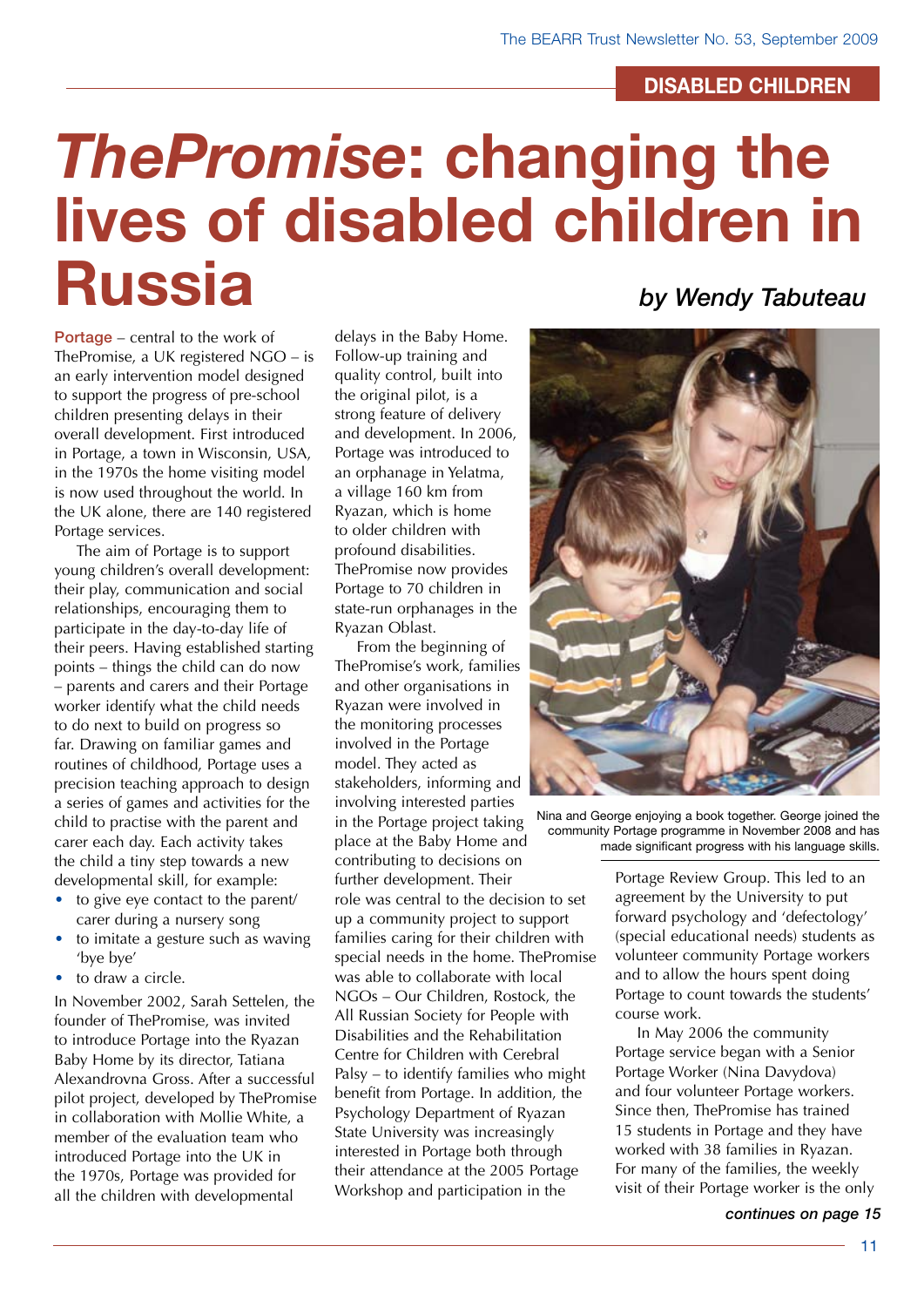#### **african refugees**

# African Refugees in Russia

African refugees are few and far between in Russia, and are met with little understanding by people and authorities alike. NGOs are trying to help.

In Russia, asylum seekers and refugees get no help with housing, or medical or social care. They must fend for themselves, and since they cannot work legally are prey to all kinds of abuse.

Of more than 200 Africans in North West Russia who have applied for asylum in the last 15 years, only 10 have been successful. At least 100 have been living precariously without legal status over the last eight years.

The humanitarian organization Icumbi ('hospitality' in the Kinerwandan language) was set up in 1996 by Valence Maniragena, a Rwandan/Russian citizen, to help African refugees and students in the North West region of Russia. The NGO operates from St Petersburg with minimal occasional funding from a couple of churches, the UNHCR, the DCA (Danish Church Aid) and the International Women's Club, and aims to offer practical help to African refugees in difficulty. It also lobbies the Russian government to take a more enlightened and humanitarian approach towards foreigners.



Theodore (Icumbi Treasurer) and Brigitte play the African game Isigoro

John was a shop owner in the Democratic Republic of Congo (DRC). He took part in a press conference which questioned the way the country was run. The police later ransacked his office. Warned by friends, he made his way to Brazzaville. Not safe there because of the DRC/Congo agreement on the compulsory return of refugees, he got a tourist visa and went to St Petersburg. There he requested political asylum at the Federal Migration Service (FMS). The UNHCR, after careful study of his file, said he should be given international protection. He waited four years for refugee status, but to no avail. A Russian court instructed the FMS to grant him refugee status, but this changed nothing. The UNHCR finally resettled him in the US.

*by Brigitte Lafrechoux, Icumbi volunteer*



Intore, Icumbi's drumming and dancing group, set up by Valence with/for refugees to try to raise funds

Jeanne was invited to Russia by an acquaintance. A Rwandan refugee shuttled around to Zaire, Tanzania and Kenya, she fended off attempts to repatriate her by force, fearing she would be unsafe in her occupied country. She chose Russia because 'this is where a helping hand came from'. Mother of four, she obtained political asylum after nine months, almost the first case ever to be considered within a reasonable time. Unfortunately, as she secured her status in Russia, her husband, who had been living in Nairobi, died and left behind two adopted children. She managed after some time to get them to Russia. But she was only granted Russian citizenship 11 years after gaining refugee status. This meant that she has had to borrow money to put her children (not Russian citizens) through university instead of getting it free.

Anna and Joanna, two minor (under aged) young women, arrived in Russia from Ethiopia – a stroke of luck as they were initially bound for the sex trade in the Middle East. When they called on the FMS they were accused of falsifying their documents. A tribunal confirmed that they were minors and deserved protection. For more than four years they lived in St Petersburg without obtaining political asylum. The UNHCR eventually resettled them in the US.

#### **Contact**

Valence Maniragena [valencem@mail.ru](mailto:valencem@mail.ru) mobile: +79119009067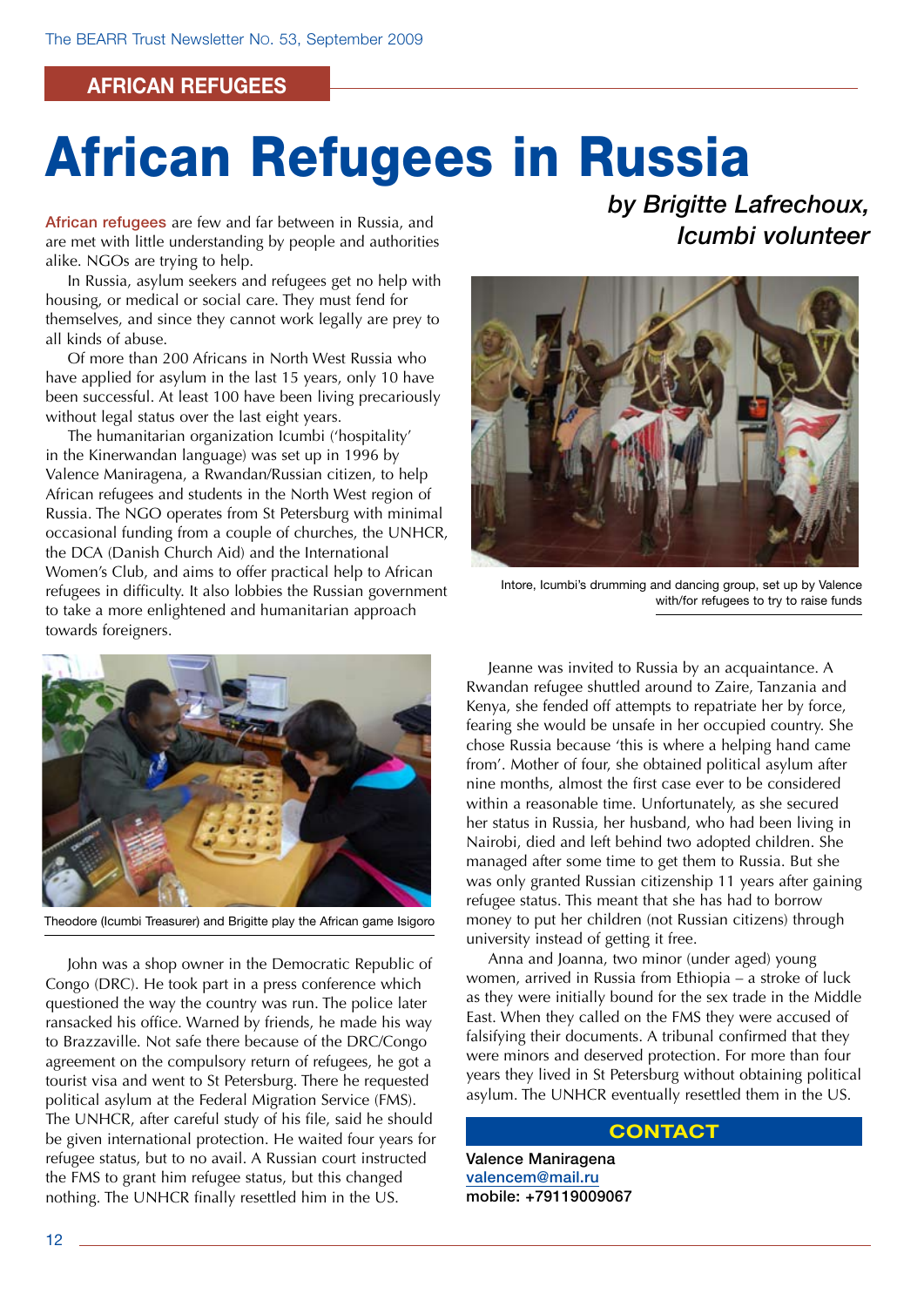#### **book review**

# **'Kitezh: A Community Approach to Raising Children in Russia'**

by Dimitry Morozov (Eland Publishing Ltd 2008)

One of my most haunting memories of Russia is of a visit to a large psychiatric institution on the outskirts of a poor provincial town. It was a catch-all dumping ground for people with disabilities ranging from cerebral palsy or a need for geriatric care to extreme psychotic disorders. One young man had no apparent disability or illness. He had been brought up in state orphanages (as was the case with many Russian 'orphans', his parents were alive, but alcoholism had rendered them incapable of bringing up their child) and was so institutionalised that he could not cope with living or working in society. The psychiatric hospital was the only place he could live in as an adult.

As Dimitry Morozov records in his beautifully written – and translated – book, the Kitezh community was founded to try to provide an alternative and better life for the orphans of Russia, whose numbers are estimated at one million. Most are less fortunate than the young man in the hospital. On official figures, half of the children who leave orphanages are 'high risk', and fall into homelessness, unemployment, crime and prostitution – with ten per cent committing suicide within three years.

At the age of 33, 'in a state of creative insanity', Morozov gave up his life as a Moscow-based historian and journalist to build his community, a child-centred village, in fields near Kaluga. Many other idealistic communities set up in the 1990s have withered and gone. Morozov tells how the pioneers of Kitezh started with no more than a vague idea and few resources; learned from their own mistakes, which he is at pains to describe, and also from the experience of others, particularly in Britain; and developed a therapeutic community, grouping foster families with competent adults in an environment where children could develop their abilities and their individuality.

I feared that Morozov's book would be heavy going for a layman. I was wrong. It reads like a novel, a voyage of discovery. Morozov interleaves his own story – how he learned to cope with dreadfully damaged young people – with their case histories, some told very movingly in their own words. It is a tale of a charismatic idealist tilting against the rigid orthodoxy of a deeply conservative society.

### *Reviewed by Sir Roderic Lyne, former British Ambassador in Moscow*

Kitezh has now founded a second village, Orion. Anyone who has seen the fate of so many Russian orphans ('many immediately imagine a stray mini-gangster, dirty, aggressive and ill-bred', writes Morozov, 'but once they arrive here, they cease being orphans') will fervently hope that the Kitezh exemplar will inspire others.

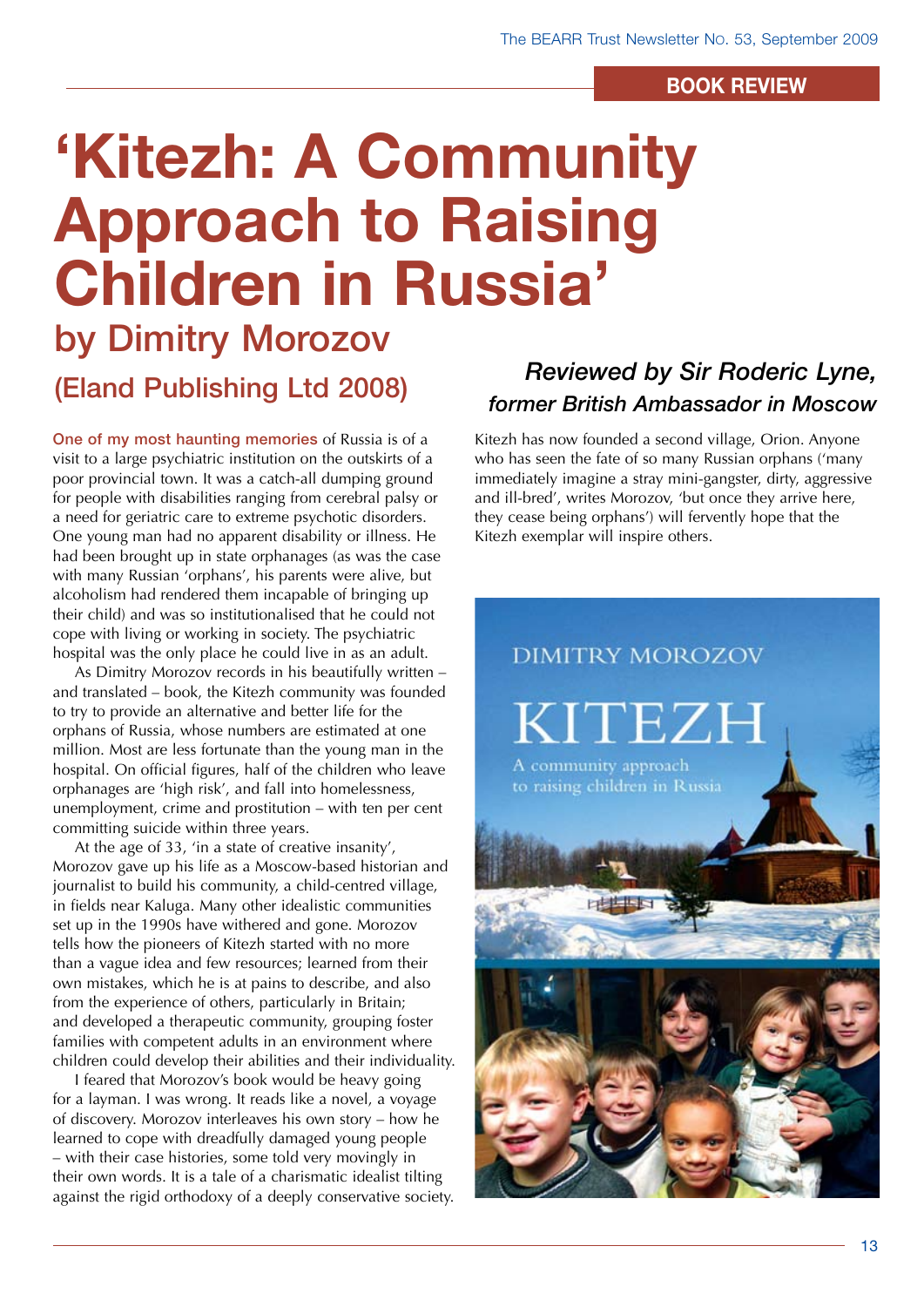#### **new bearr trustees**

# **New Trustees for BEARR**

The BEARR Trust is delighted to welcome three new Trustees who are all well placed to make an important contribution to our work.

### **Jenny Norton**

Jenny brings to BEARR a whole range of experience new to the Trust, particularly of Central Asia and the Caucasus and the media.

Jenny studied Russian at Leeds University and spent two years in Moscow tracking the progress of glasnost and perestroika in Gorbachev's Russia. She joined the BBC in 1972 as an editor for the BBC Monitoring Service



in Caversham, and then moved to Tashkent to head Monitoring's Central Asia bureau. After returning to London she joined the World Service at Bush House in London, working as joint head of the Central Asia and Caucasus Service, and then as editor of the Russian Service's main morning programme for the FSU.

Jenny's BBC career has taken her on many reporting trips to Central Asia and the Caucasus, covering the violence in Andijan in Uzbekistan in 1995 and being one of the first foreign journalists to cross the border into Abkhazia after the war between Georgia and Russia in 2007.

Jenny is also a programme associate with the charity Conciliation Resources, running media-related projects in Abkhazia and Nagorny Karabakh.

### **Dr Christopher Gerry**

Chris brings to BEARR not only expertise in our area of interest but also important links into the academic world. Participants in recent conferences will remember his major contributions to them.

Chris is a Senior Lecturer in Political Economy at University College London, where his research

in health and welfare in Russia, Eastern Europe and Eurasia has resulted in publications in leading outlets on topics relating to poverty, inequality, health, vulnerability and democracy. His current research examines the explanations for mortality patterns across the region and the role of alcohol in understanding well-being in Russia. He teaches Russian Political Economy, European Macroeconomics and

Health, Development and Welfare, and supervises PhD students in related areas.

Chris is currently also involved as a research coordinator in a Medical Research Council study examining the sexual behaviour and attitudes of East Europeans in London. He has been instrumental in working to establish networks and partnerships between UCL and academic institutions across the region and, as a result, UCL is currently supported by the EU in leading a consortium of universities involving partners from Russia and Eastern Europe.

Away from work, Chris has travelled extensively across Russia and Eurasia (the photo shows him in the Kyrgyz Republic).

### **Robert Scallon**

Robert brings to BEARR extensive links with the world of business and finance, and will help strengthen our financial expertise. He is familiar with BEARR's work, having been a Friend since at least 1999.

Robert had a career in finance and banking, which included three years resident in Moscow in



the Brezhnev era, and in the period 1987-97 made many visits to Moscow, St Petersburg, Kiev, Tashkent, Almaty, Ashkhabad, Baku, Tbilisi and Bishkek. His first visit to Moscow was in 1964. He was on the Advisory Committee of the Know How Fund in the 90s and a Board Member of the British Consultants' Bureau in the same period. He is a consultant with the British Exporters' Association and is Secretary of the London Countertrade Roundtable. He is also involved with the concept of employee shareownership, sitting on a number of committees.

Robert has been Honorary Treasurer of HealthProm for four years, and before that was Honorary Treasurer of the Russo-British Chamber of Commerce for eight years. With all this, he has little leisure time for travel, music and golf!

At the same time, we are sad to lose two Trustees, Francis Callaway and Sarah Philps, who have had to resign for personal and family reasons. We will all remember Francis's epic sponsored ride on behalf of BEARR, and will miss her in-depth knowledge of Kazakhstan; and Sarah's extensive experience of children's issues in Russia. We wish them both well and hope they will remain in close contact with their BEARR friends.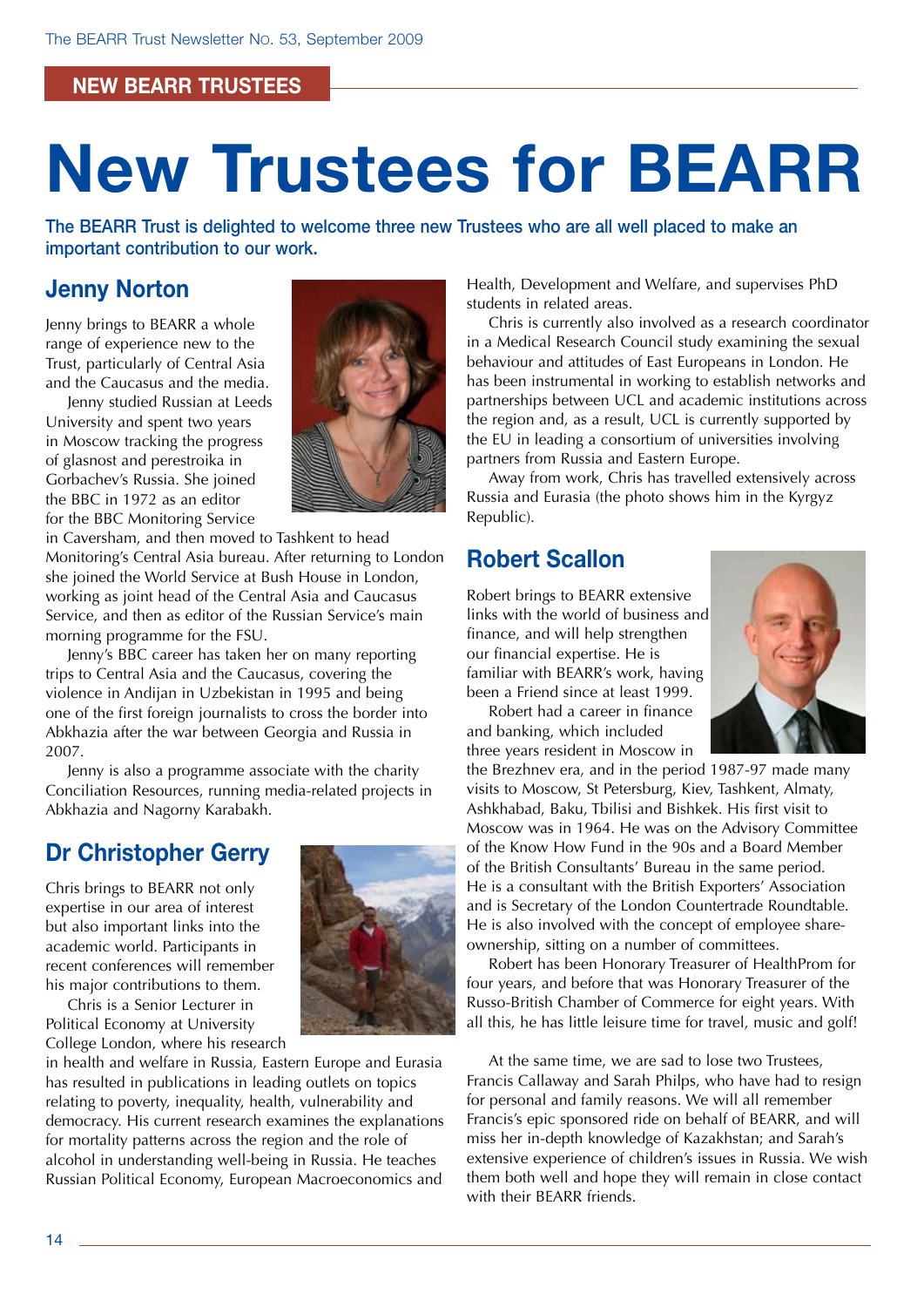#### **BEARR annual Conference 09**

### **ThePromise continued from page 11**

time they get non-medical support for their child. Together the Portage worker and the parent/carer are able to celebrate small successes and look to the future with optimism. Many of the Portage workers have become advocates on behalf of 'their' children, helping families to access places at kindergartens, medical support etc.

Since the first three-day Portage Workshop in September 2005, many people with an interest in children with special needs have been introduced to the concept of Portage, and over the past two years, ThePromise has been training a group of Russian trainers to be able to deliver this training in the future. ThePromise has initiated discussions with the Department for Social Protection in Ryazan with a view to getting Portage recognised and funded in state-run institutions. Getting the authorities to consider funding Portage is a slow and challenging process – this was also the case when Portage was introduced into the UK. ThePromise has developed links with potential partner organisations in Moscow, Ukraine, Belarus and Tajikistan, and works closely with Our Children, a Ryazan NGO which supports children with



Lera developing her fine motor skills. The significant progress made during her Portage sessions has meant Lera's mother and her Portage worker, Nina, have persuaded the authorities to let Lera attend mainstream school.

special needs and their families. Our Children aims to establish a Portage service from their centre in Ryazan in the near future. As ThePromise's programmes are fully established, it is hoped that this model of best practice can be replicated in other institutions and communities in Russia and the former Soviet Union.

#### **Contact**

Wendy Tabuteau Director, ThePromise [Wendy.tabuteau@thepromise.org.](mailto:Wendy.tabuteau@thepromise.org.uk) [uk](mailto:Wendy.tabuteau@thepromise.org.uk) Tel: 00 44 (0)20 8737 2987 [www.thepromise.org.uk](http://www.thepromise.org.uk)

# The BEARR Trust Annual Conference 2009

This year's conference will be held, again in Southwark, on 20 November, under the title '**Twenty Years On: Children and NGOs in Russia and the Region**'. The conference marks the 20th anniversary of the UN Declaration on the Rights of the Child. The aim will be to look back and see how children in our region have fared over the last 20 years, and review their prospects for the next 20; and to look at how NGOs have adapted and will need to adapt further to the changing environment in which they work.

Conference speakers will include Russian and British experts who can give an authoritative survey of the field, and a number of NGOs (including Everychild, Downside Up, Our Family and the Belarusian Children's Hospice)

which have survived the last 20 years and are set to continue into the future as an established feature of the landscape of care for disadvantaged children.

A new feature at this year's conference will be a 'poster session'. We are setting aside a session in which individual participants can speak to smaller groups about their activities, their NGO, their experience or their research. Posters are not compulsory – participants can also bring leaflets, laptops or any other material that is easy to handle.

Those on our mailing-list will be sent further information in due course. If you would like to hear from us and are not currently on our mailing-list, please let us know at info@bearr.org.